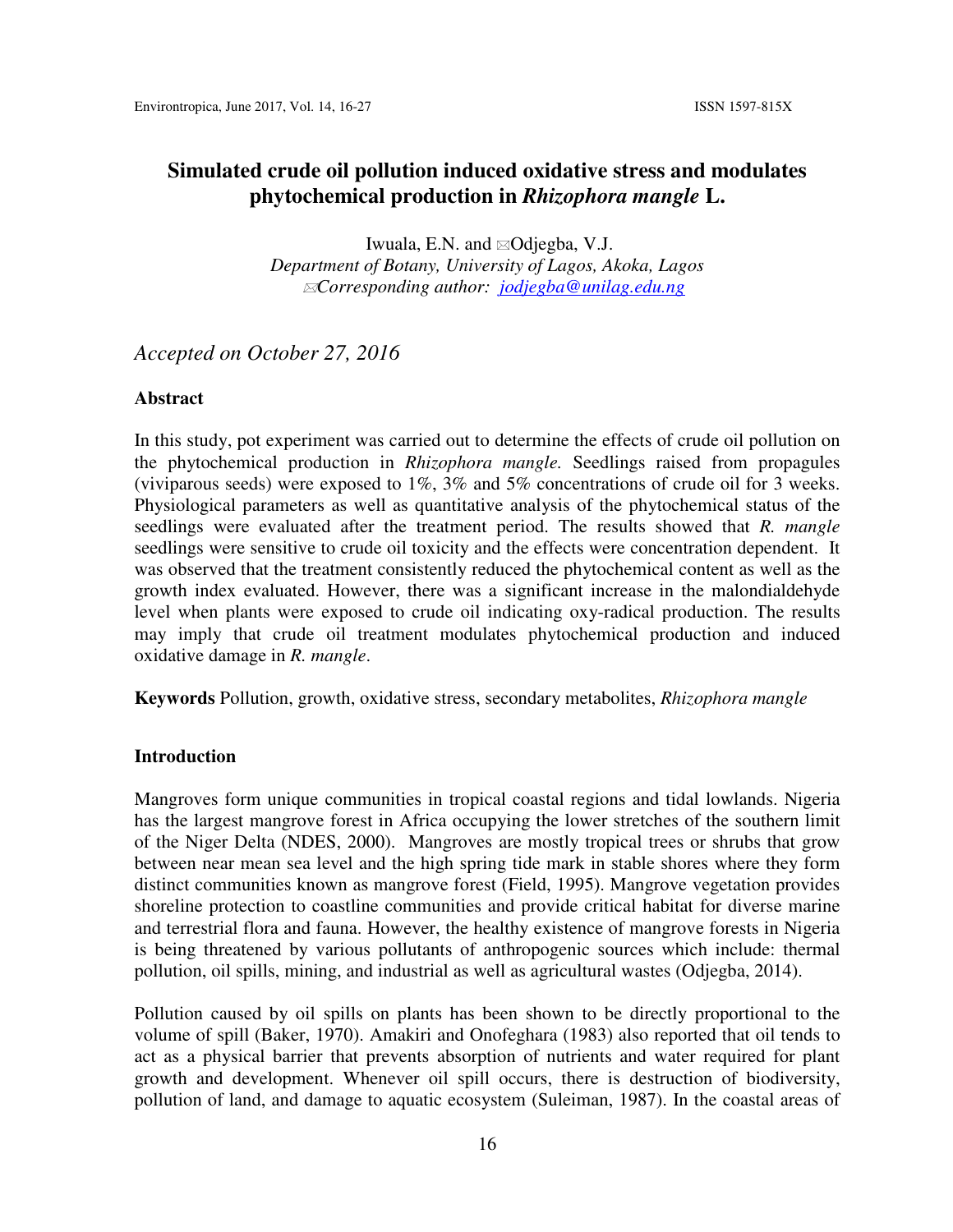Nigeria, spillages arising from accidents or sabotage occur frequently and plant species along these coastlines are affected. Disruption of biochemical processes, as well as reduction in water and nutrient uptake are among the common responses exhibited by these plants (Eriyamremu and Asagba, 2007).

Plant secondary metabolites are organic compounds synthesized by plants as part of defense system against herbivores and pathogens. They have also been implicated in conferring protection against environmental stresses in plants (Seigler, 1998). Plant secondary metabolites serve as unique sources for food additives, flavours, fragrances, dyes, insecticides and pharmaceuticals (Ravishankar and Rao, 2000).

The plant kingdom has proven to be the most useful hub in the treatment of diseases, and such a fit was attainable due to their contents of the secondary metabolites. The most important of these bioactive constituents are alkaloids, tannins, steroids, terpenoids, flavonoids, glycosides, saponins, and carotenoids (Ajayi *et al*., 2011). Accumulation of metabolites often occurs in plants subjected to stresses including various elicitors or signal molecules. The production of these compounds is often low (less than 1% of dry weight) and depends greatly on the physiological and developmental stage of the plant. These phytochemicals have been reported to exhibit haemolytic, antifungal, antibacterial, anti-inflammatory properties (Ramakrishna and Ravishankar, 2011).

The concentration of various secondary plant products is strongly dependent on the growing conditions and has impact on the metabolic pathways responsible for the accumulation of the related natural products. Expression levels of certain genes have been shown to increase in response to reactive oxygen species, cold treatment, high temperature, and osmotic stress (Tuteja, 2007). When plants are stressed, an exchange occurs between carbon to biomass production or formation of defensive secondary compounds (Bryant *et al*., 1983). A stress response is induced when plants recognize stress at cellular level. Secondary metabolites are involved in protective functions in response to both biotic and abiotic stress conditions (Ramakrishna and Ravishankar, 2011).

Formation of phenyl amides and accumulation of polyamines in bean and tobacco under the influence of abiotic stresses have been reported, suggesting antioxidative role of these secondary metabolites (Edreva *et al*., 2000). In the same vein, it was reported that *Rhizophora mangle* seedlings exposed to crude oil had increased levels of malondialdehyde, catalase and ascorbate peroxidise activities. Whether or not crude oil treatment also results in significant increase in the production of phytochemicals remain a subject of debate as this aspect has not been examined by past researchers. Therefore, in this paper, we present the effects of crude oil pollution on the growth and phytochemical production in *Rhizophora mangle*, a common mangrove species found in the coastal areas of Nigeria.

# **Materials and methods**

# **Plant growth and treatments**

Mature and healthy propagules (viviparous seeds) of *R. mangle* were collected in a single batch from Majidun estuary  $(06^{\circ} 36' 20.2" N, 03^{\circ} 26' 46.3" E)$  in Ikorodu area of Lagos State. For acclimation purpose, propagules were planted and grown for 4 weeks in a large plastic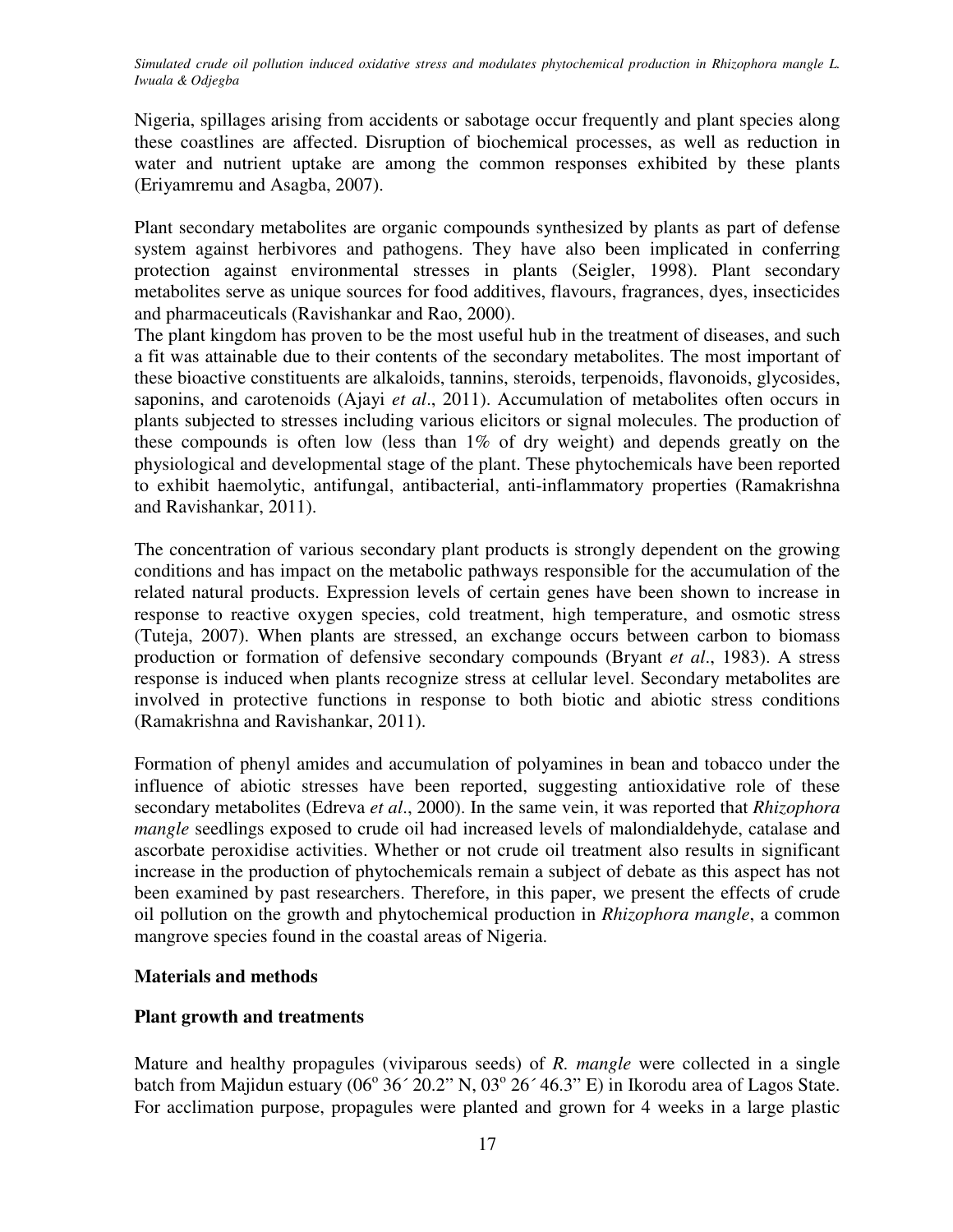bucket containing sediment collected from the estuary before oil treatment was effected. At the end of the acclimation period, seedlings of relatively equal height (12 cm) were selected and used for the study.

Bonny light crude oil was collected from Warri Refinery and Petrochemical Company in Delta State, Nigeria. The physicochemical properties of the oil were determined according to AOAC (2005). Soil treatment was done by manual mixing of weighed sediment with known volume of crude oil to achieve the required concentrations of 1%, 3% and 5% v/w oil/soil (Odjegba and Sadiq, 2002). Sediment without oil application served as control. One seedling was transplanted into each nursery bag representing each treatment, and replicated 12 times. The experimental set up was Completely Randomized Design (CRD) and stationed under natural light and photoperiod in the Botanical garden of the University of Lagos, Akoka. Samples were kept moist by adding water when necessary. The seedlings were allowed to grow in the treated soil and were harvested for analyses after 3 and 10 weeks of treatment to assess the short term and long term exposure effects.

#### **Whole plant biomass determination**

At the end of the treatment period, plants were carefully uprooted and rinsed with tap water. The shoot and the roots of each seedling were carefully severed from the propagule and were placed in labelled paper bags and oven dried at  $65\degree$ C for 72 hr. The dried samples were weighed on a digital top loading weighing balance (Mettler PM 34-K Delta) to determine the biomass accumulation.

#### **Relative water contents of leaves**

The second leaf on each plant was harvested for the determination of Relative Water Content (RWC) according to the method of Turner (1981) by using the formula:

RWC (%) = (fresh weight- dry weight) / (turgid weight- dry weight) x 100.

# **Lipid peroxidation evaluation**

Lipid peroxidation was determined by measuring malondialdehyde (MDA) content in the sample following the procedure of Wang and Jin (2005). Fresh root samples weighing 0.5 g were homogenized in 5 ml 20% trichloroacetic acid (TCA). The homogenate was centrifuged at 10000 rpm for 5 min. The supernatant (1ml) was mixed with equal volume of  $0.6\%$  (w/v) thiobarbituric acid (TBA) solution comprising 10% TCA. The mixture was incubated for 30 min in a boiling water bath and cooled quickly on ice bath. The absorbance of the mixture was read at 450 nm, 532 nm and 600 nm. The concentration of MDA was calculated as  $6.45(A_{532} - A_{600}) - 0.56 A_{450}.$ 

# **Phytochemical analyses**

The leaves of freshly harvested plants were collected from both the control and the treated plants for phytochemical analyses. Samples were rinsed in a running tap water and air dried at room temperature in the laboratory. The qualitative and quantitative analyses of alkaloid, flavonoid, glycoside, phenol, saponin, steroid and tannin present in the plant were conducted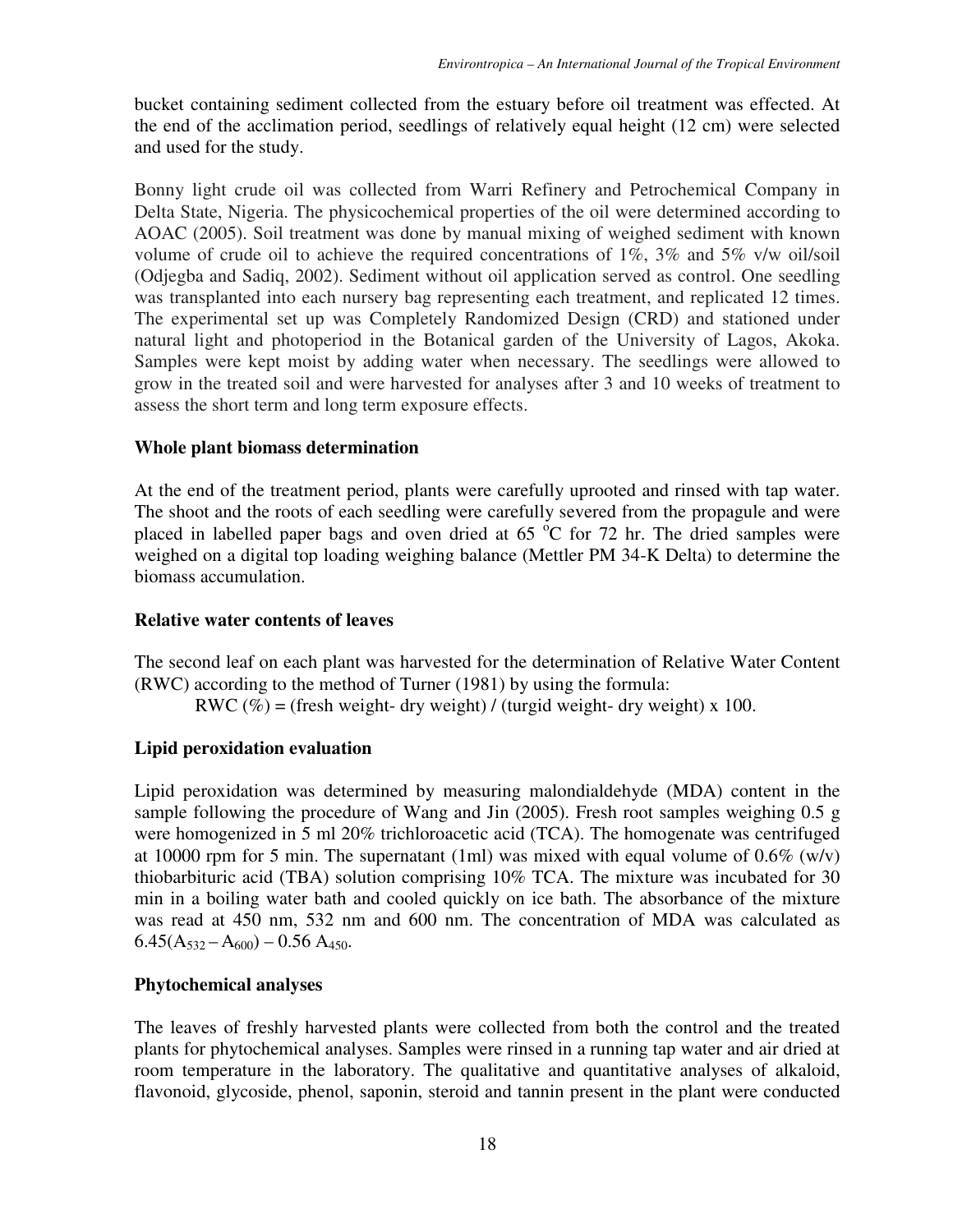using standard procedures as described by Harborne (1973); Sofowora (1980); Trease and Evans (1989).

# **Statistical analysis**

Each analysis was conducted in triplicate. Numerical data were analysed using one way analysis of variance (ANOVA) and the results presented as mean  $\pm$  standard error of mean (Zar, 1999).

# **Results**

The physicochemical analyses of crude oil and soil showed that both have trace amount of cadmium, sulphur, nickel and lead. The density of the oil was  $0.82 \text{ cm}^3$ , while its percentage ash content was 0.072 % (Table 1).

| Parameters   | Levels detected |                     |
|--------------|-----------------|---------------------|
|              | Soil            | Oil                 |
| Density      | N/A             | $0.82 \text{ cm}^3$ |
| THC $(\% )$  | N/A             | 84.57               |
| Ash $(\%)$   | N/A             | 0.072               |
| pH           | 7.45            | N/A                 |
| E.C.         | 36.4            | <b>ND</b>           |
| TOM $(\%)$   | 42.5            | ND                  |
| $Cd$ (mg/kg) | 0.19            | 0.08                |
| $Ni$ (mg/kg) | 0.07            | 0.02                |
| $Pb$ (mg/kg) | 0.32            | 0.13                |
| $S$ (mg/kg)  | 0.01            | 0.04                |

**Table 1** Physicochemical properties of the crude oil and soil.

ND denotes Not Detected, TOM (Total organic matter), THC (Total hydrocarbon).

On the effect of crude oil treatment on the whole plant biomass, it was observed that crude oil consistently reduced the biomass production; the severity of the effect however increased with the concentration. The control plants had a mean value of  $7.09 \pm 0.05$  g, while plants treated with 5 % crude oil had a mean value of  $5.21 \pm 0.02$  g (Fig 1).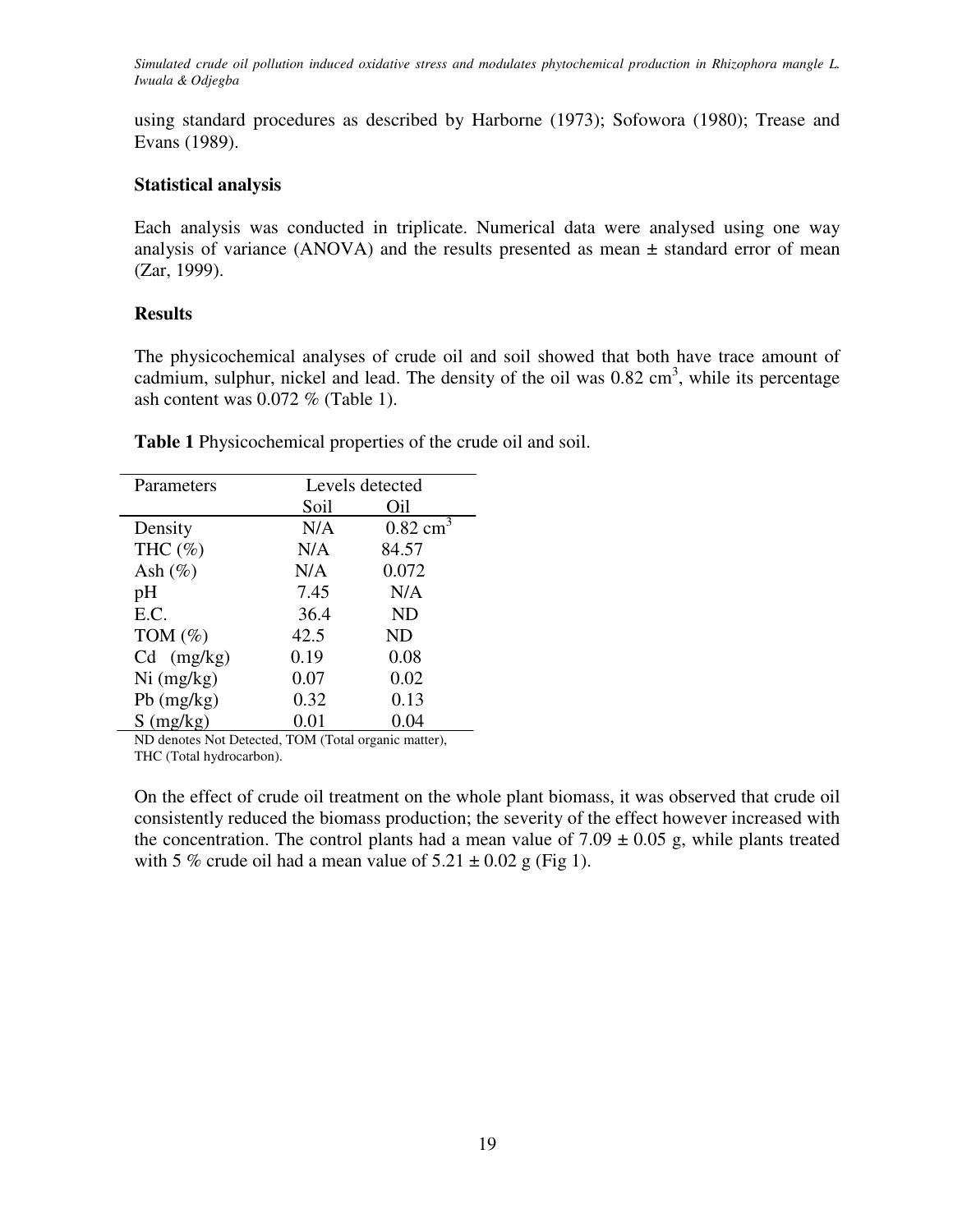

**Fig. 1.** Whole plant biomass of *R. mangle* seedlings treated with different concentrations of crude oil for 3 weeks. Data are means  $\pm$  SE ( $n = 3$ ).

The effect of crude oil treatment on the relative water content of *R. mangle* showed that exposure to crude oil caused a significant  $(p<0.05)$  reduction in the relative water content. After 3 weeks of exposure, the relative water content of the control had a mean value of 32.59  $\pm$  0.06 % while plants treated with 1%, 3% and 5 % crude oil for the same period had 30.82  $\pm$ 0.40,  $27.7 \pm 0.28$  and  $19.81 \pm 0.37$  % respectively (Fig 2).



 **Fig. 2.** Relative water content of *R. mangle* leaves as affected by crude oil treatment. Data represent means  $\pm$  SE (*n* = 3).

It was observed in this study that crude oil treatment led to a significant increase in lipid peroxidation. After 3 weeks of exposure, the malondialdehyde content of the control was 4.15  $\pm$  0.00 mg/g fresh weight as against 6.63  $\pm$  0.09 mg/g fresh weight observed for plants treated with 5  $%$  crude oil (Fig. 3).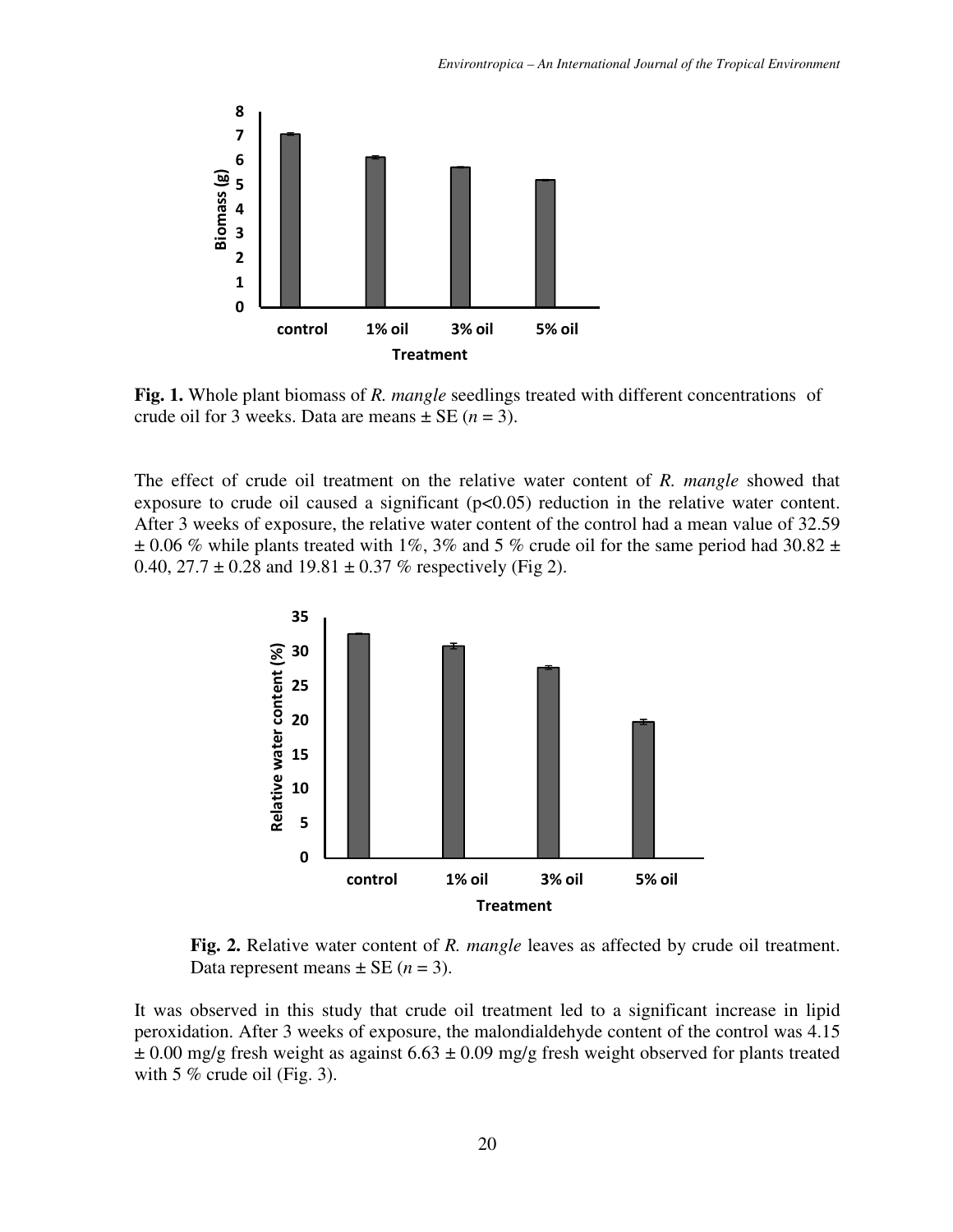

 **Fig. 3.** Lipid peroxidation in root tissue of *R. mangle* after exposure to crude oil. Data are means  $\pm$  SE (*n* = 3).

Oil pollution generally had significant effect on phytochemical production in *R. mangle*  leaves. It was observed that after 3 weeks of treatment, the control plants had a mean alkaloid content of 46.41  $\pm$  1.56 mg g<sup>-1</sup> dry weight, while seedling grown in soil amended with 1%, 3% and 5% crude oil had  $46.34 \pm 4.46$ ,  $36.45 \pm 0.83$ , and  $21.72 \pm 2.84$  mg g<sup>-1</sup> dry weight respectively (Fig. 4).



 **Fig. 4.** Total alkaloid content in *R. mangle* leaves after exposure to crude oil. Data represent means  $\pm$  SE ( $n = 3$ ).

On the effect of crude oil treatment on cardiac glycoside production in *R. mangle,* it was observed that exposure of the plant to crude oil significantly reduced the cardiac glycoside concentration in individual seedling. The cardiac glycoside concentration in the control plants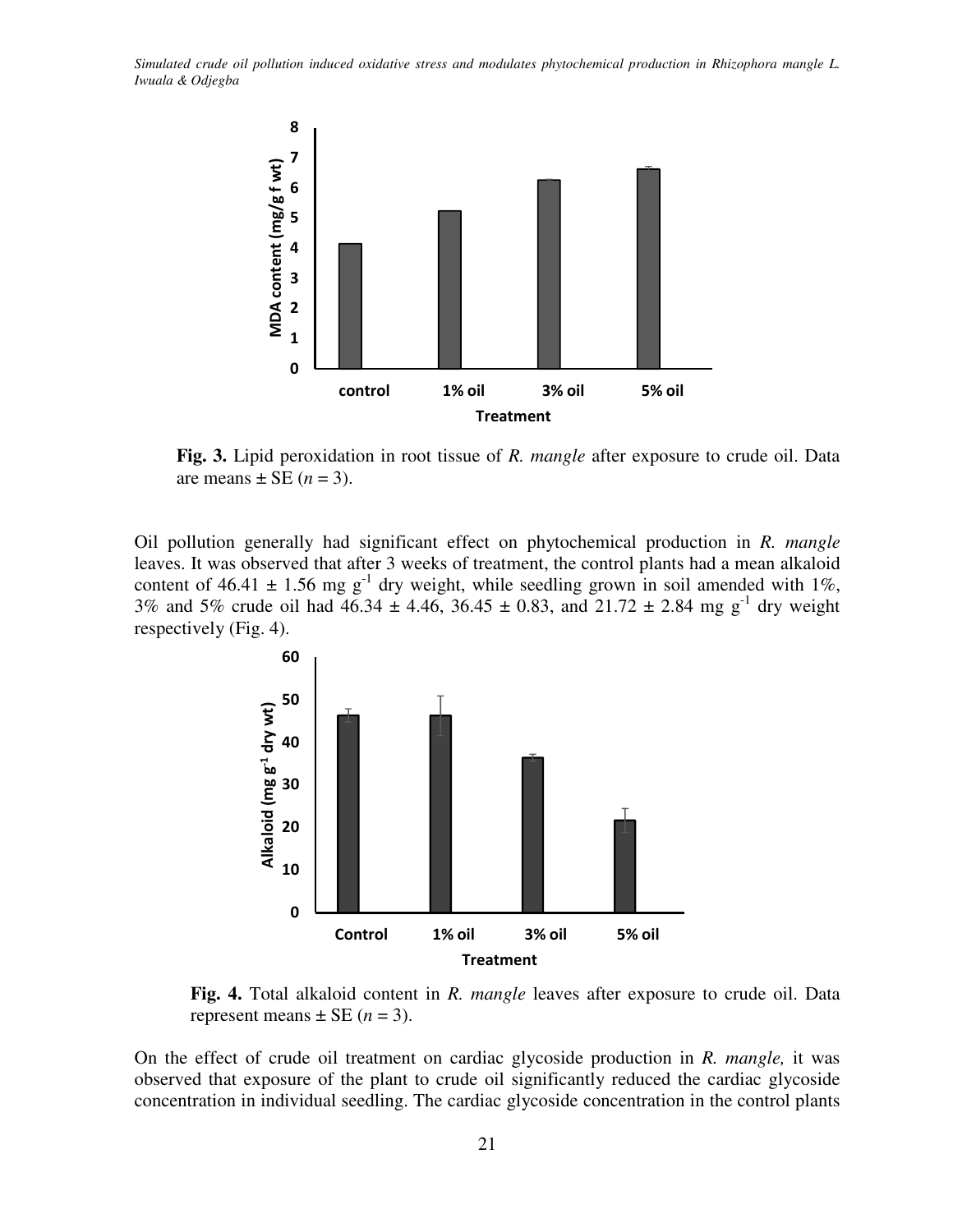was 26.47  $\pm$  0.44 mg g<sup>-1</sup> dry weight, this value was significantly higher than 24.66  $\pm$  0.32, and 19.00  $\pm$  0.55 mg g<sup>-1</sup> dry weight that were observed in plants treated with 3 %, and 5 % crude oil respectively (Fig. 5).



**Fig. 5.** Cardiac glycoside content in *R. mangle* leaves as affected by crude oil. Data are means  $\pm$  SE ( $n = 3$ ).

It was also observed that exposure of *R. mangle* seedlings to crude oil significantly lowered the level of flavonoid concentration. Seedlings that were treated with 5 % crude had a mean value of  $18.51 \pm 0.46$  mg g<sup>-1</sup> dry weight as against  $25.49 \pm 1.01$  mg g<sup>-1</sup> dry weight observed for the control (Fig 6).



**Fig. 6.** Effect of crude oil treatment on flavonoid production in *R. mangle*. Data represent means  $\pm$  SE ( $n = 3$ ).

The total phenol content in *R. mangle* leaves after exposure to crude oil also shows the same trend. Crude oil treatment significantly reduced the concentration of phenol in the plant. It was observed that after 3 weeks of treatment, the control had a mean value of  $3.32 \pm 0.02$  mg  $g^{-1}$  dry weight, while plants that were exposed to 1%, 3%, and 5% oil had 2.63  $\pm$  0.08, 2.39  $\pm$ 0.07, and  $2.29 \pm 0.15$  mg g<sup>-1</sup> dry weight respectively (Fig. 7).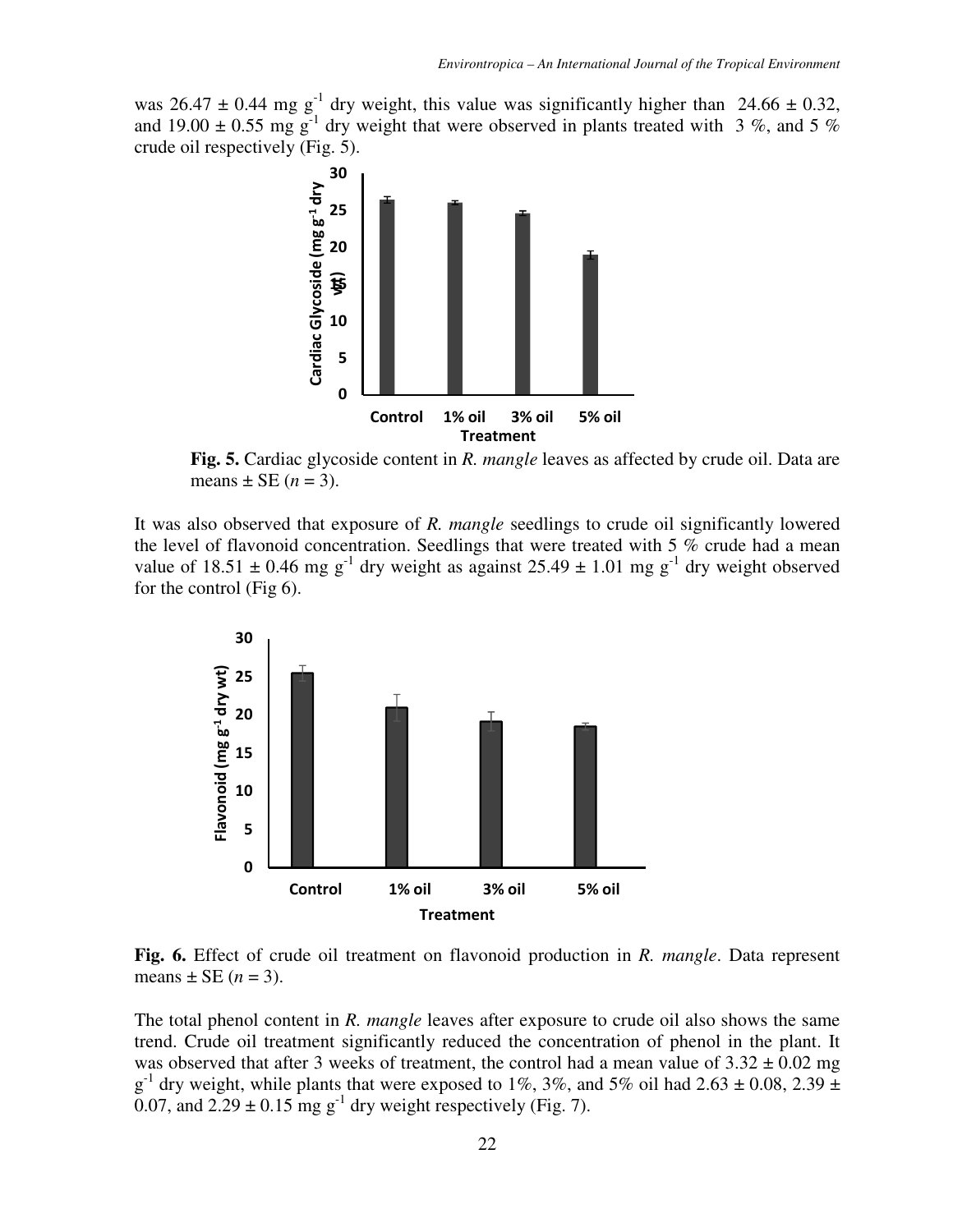

 **Fig. 7.** Total phenol content in the leaves of *R. mangle* after a short term exposure to crude oil. Data are means  $\pm$  SE ( $n = 3$ ).

The effect of crude oil treatment on *R. mangle* seedlings as regard saponin production showed that crude oil treatment consistently reduced saponin concentration in the leaves of *R. mangle*. Significant difference ( $p < 0.05$ ) was observed between the saponin concentration in the control and those of the treated plants. After 3 weeks of treatment, the control plants had a mean value of 20.11  $\pm$  0.20 mg g<sup>-1</sup> dry weight, while plants treated with 1 %, 3 %, and 5 % crude oil respectively had mean values of  $15.94 \pm 0.39$ ,  $13.96 \pm 0.26$ , and  $13.92 \pm 0.25$  mg g<sup>-1</sup> dry weight (Fig. 8).



 **Fig. 8.** Effect of crude oil treatment on saponin production in *R. mangle* leaves. Data are means  $\pm$  SE (*n* = 3).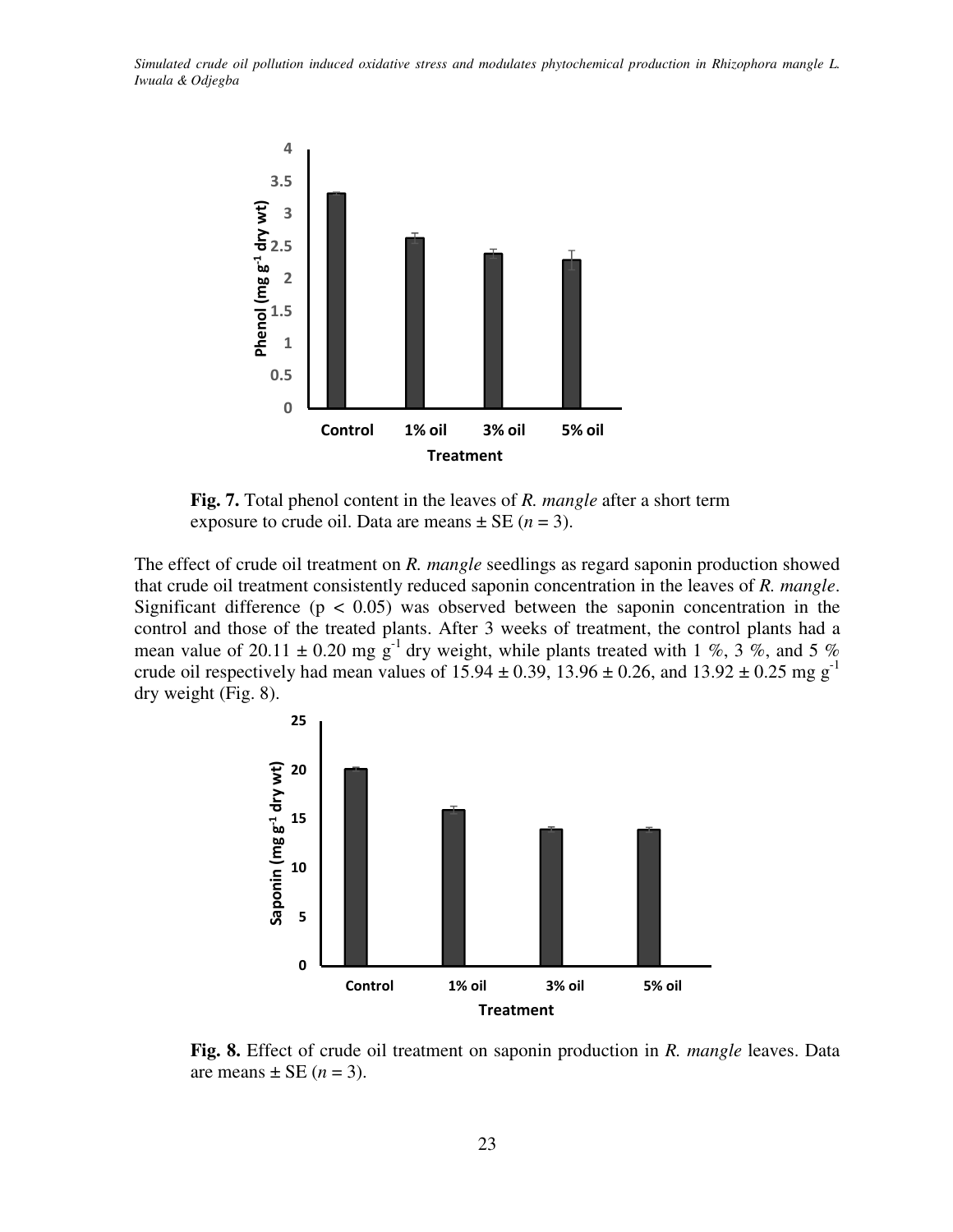There was a significant reduction in the concentration of steroid present in the *R. mangle* leaves under simulated crude oil pollution (Fig. 9). The control plants had the highest steroid concentration in their leaves. The concentration of the phytochemical diminished as the oil concentration increased.



**Fig. 9.** Steroid concentration in the leaves of *R. mangle* after exposure to crude oil. Data are means  $\pm$  SE (*n* = 3).

The tannin content in *R. mangle* leaves after a short term exposure to crude oil is presented in Fig. 10. Short term treatment with 3 % and 5 % crude oil for 3 weeks induced significant reduction in tannin concentration. It was observed that the control plants had a mean value of 41.72  $\pm$  2.03 mg g<sup>-1</sup> dry weight while 41.50  $\pm$  2.27, 36.28  $\pm$  1.26 and 24.37  $\pm$  1.83 mg g<sup>-1</sup> dry weight were observed for plants treated with 1 %. 3 % and 5 % oil respectively.



**Fig. 10.** Tannin concentration in the leaves of *R. mangle* as affected by crude oil treatment. Data represent means  $\pm$  SE ( $n = 3$ ).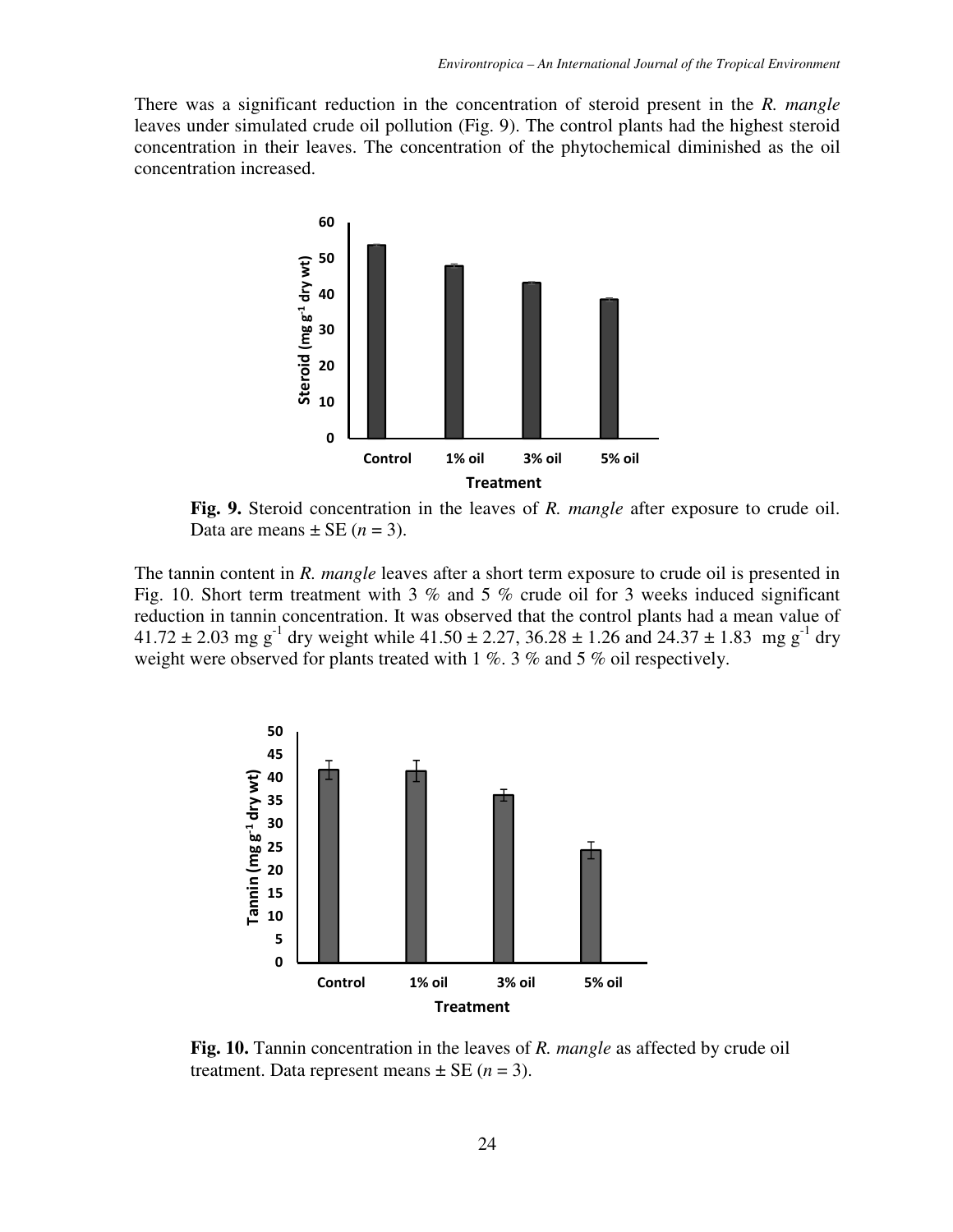# **Discussion**

This study examined the crude oil effects on *R. mangle* seedlings when the propagules were anchored vertically in the sediment, a situation that mimicked the natural environment. Mangroves are susceptible to oil pollution as they are periodically inundated by tides carrying oily and water soluble fractions of the crude oil and also the refined products washed into the water body from the shores.

The growth index represented by whole plant biomass was significantly reduced in oil-treated seedlings. Zhang *et al*. (2007) reported that oiling reduced biomass of *Bruguiera gymnorrhiza*. The growth inhibition by oil could be partly due to the disturbances and imbalances of accumulation of nutrients.

The low relative water content observed in the leaves of oil-treated seedlings of *R. mangle* could be attributed to the disruption of the normal plant-water relations caused by oil application. Oily sediment repels water and this will consequently affect water absorption by plant roots. Similar observation was reported by Badejo and Odjegba (2014) that crude oil application significantly reduced the relative water content in *Capsicum annum*.

It has been reported that free radicals are produced in excess under environmental stresses such as heavy metals and oil pollution, and this caused lipid peroxidation and cellular membrane damage (Acworth and Bailey, 1997). The malondiadehyde (MDA) assay is a reliable diagnostic test for free radicals formation and its consequent cellular damage in a biological system (Halliwell and Chirico, 1993). It was observed that MDA content increased with crude oil treatment concentrations, an indication that damage caused by crude oil to plants could partly due to oxidative stress. Similar result was reported by Eriyamremu and Asagba (2007) that crude oil treatment increased the MDA content in *Phaseolus vulgaris* and *Zea mays*.

The phytochemical screening as well as the quantitative analysis of the untreated plants revealed high concentration of alkaloids, steroids and tannins; a moderate level of cardiac glycosides, flavonoids as well as saponins; while low concentration of phenol was observed. Previous works also showed similar findings (Fernandez *et al*., 2002; Kandil *et al*., 2004). However, a decrease in the quantitative values of the phytochemicals due to crude oil treatment concentrations was observed. Zobayed *et al*. (2007) stated that the synthesis of the basic skeletons for active secondary metabolites is dependent on the carbon assimilated during photosynthesis. The net photosynthetic rates decreased when plants are under stress such as drought, high temperature, high salinity, heavy metals, and oil pollution (Murch *et al*., 2003). The low concentrations of phytochemicals observed in oil-treated seedlings could be related to limited carbon assimilation that may consequently affect carbon allocation for secondary metabolite production.

The presence of these phytochemicals in high concentrations suggests that *R. mangle* is a potential source of useful pharmaceutics in the future. It has been reported that various parts of this plant are used in folk remedies to treat different ailments such as asthma, convulsion, diarrhoea, dysentery, stomach ache, dyspepsia, elephantiasis, and haemorrhage (Duke and Wain, 1981).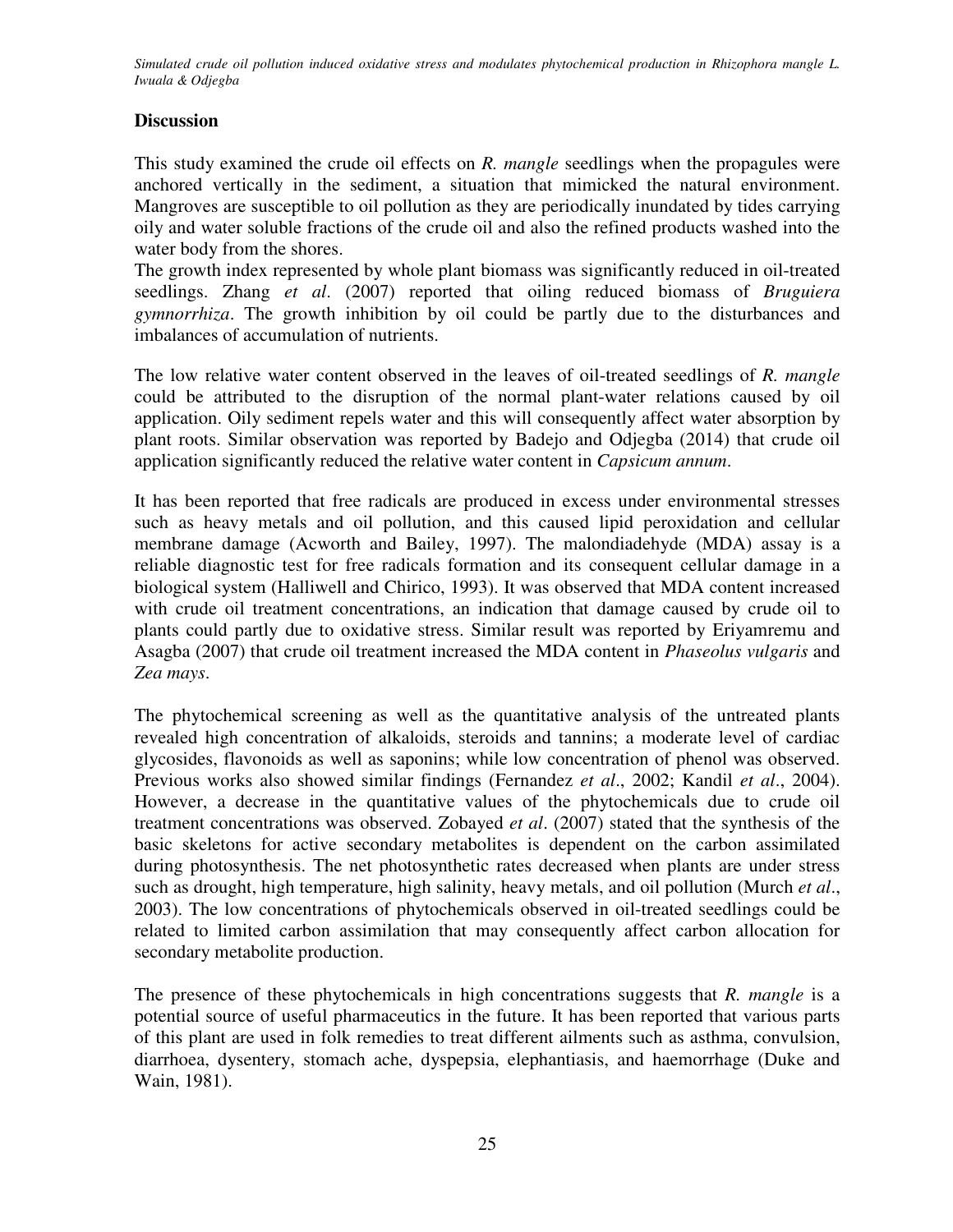The data generated in this study provide the evidence of detrimental effects of crude oil pollution on the phytochemical production in *R. mangle*. However, the cellular mechanisms involved in the regulation of synthesis and accumulation of the secondary metabolites evaluated in this study, by crude oil remain to be explored.

# **References**

- Acworth, I.N. and Bailey, B. (1997). Reactive oxygen species. In: Acworth, I.N. and Bailey, B. (eds) The handbook of oxidative metabolism. ESA Inc., Massachusetts. pp 1-4.
- Ajayi, I.A., Ajibade, O. and Oderinde, R.A. (2011). Preliminary phytochemical analysis of some plant seeds. *Research Journal of Chemical Science*, **1**: 58-62.
- Amakiri, J.O. and Onofeghara, F.A. (1984). Effects of crude oil on the germination of *Zea mays* and *Capsicum frutescens. Environmental Pollution*, 35: 159-167.
- Association of Analytical Chemist (2005). Official Methods of Analysis of AOAC International. Horwitz W. and Latimer G.W. (Eds) Gaithersburg.
- Badejo, J.O. and Odjegba, V.J. (2014). Assessment of oxidative stress on *Capsicum annum* L. by Bonny Light Crude oil. *Journal of Science and Information Technology,* 14(2): 153-162.
- Baker, J.M. (1970). The effects of oils on plants. *Environmental Pollution*, 1: 27-44.
- Bryant, J.P., Chapin, F.S.I. and Klein, D.R. (1983). Carbon/nutrient balance of boreal plants in relation to vertebrate herbivory. *Oikos*, 40: 357-368.
- Duke, J.A. and Wain, K.K. (1981). Medicinal plants of the world: computer index of more than 85,000 entries. 3: 1654p
- Edreva, A.M., Velikova, V. and Tsonev, T. (2000). Phenylamides in plants. *Russian Journal of Plant Physiology*, 54: 287-301.
- Eriyamremu, G.E. and Asagba, S.O. (2007). Bonny light crude oil and its fractions alter radicle galactose dehydrogenase activity of beans (*Phaseolus vulgaris*) and maize (*Zea mays*). *Trends in Applied Science Research*, 2: 433-438.
- Fernández, O., Capdevila, J.Z., Dalla, G. and Melchor, G. (2002). Efficacy of *Rhizophora mangle* aqueous bark extract in the healing of open surgical wounds. *Fitoterapia*, 73: 564–568.
- Field, C.D. (1995). Journey Amongst Mangroves. International Society of Mangrove Ecosystems, Okinawa, Japan, 140 pp.
- Halliwell, B. and Chiroco, S. (1993). Lipid peroxidation: its mechanism, measurement, and significance. *American Journal of Clinical Nutrition*, 57: 715-725.
- Harborne, J.B. (1973). Phytochemical Methods: A Guide to Modern Techniques of Plant Analysis (2nd ed.). Chapman and Hall. New York.
- Kandil, F.E., Grace, M.H., Seigler, D.S. and Cheesemam, J.S. (2004). Polyphenolics in *Rhizophora mangle* L. leaves and their changes during development and senescence. *Trees*, 18: 518-528.
- Murch, S.J., Haq, K., Vasantha Rupasinghe, H.P. and Saxena, P.K. (2003). Nickel contamination growth and secondary metabolite composition of St. John's wort (*Hypericum perforatum* L.). *Environmental and Experimental Botany*, 49: 251-/257.
- Niger Delta Environmental Survey (2000). Ecological zonation and habitat classification 2<sup>nd</sup> phase report 2: 1-66.